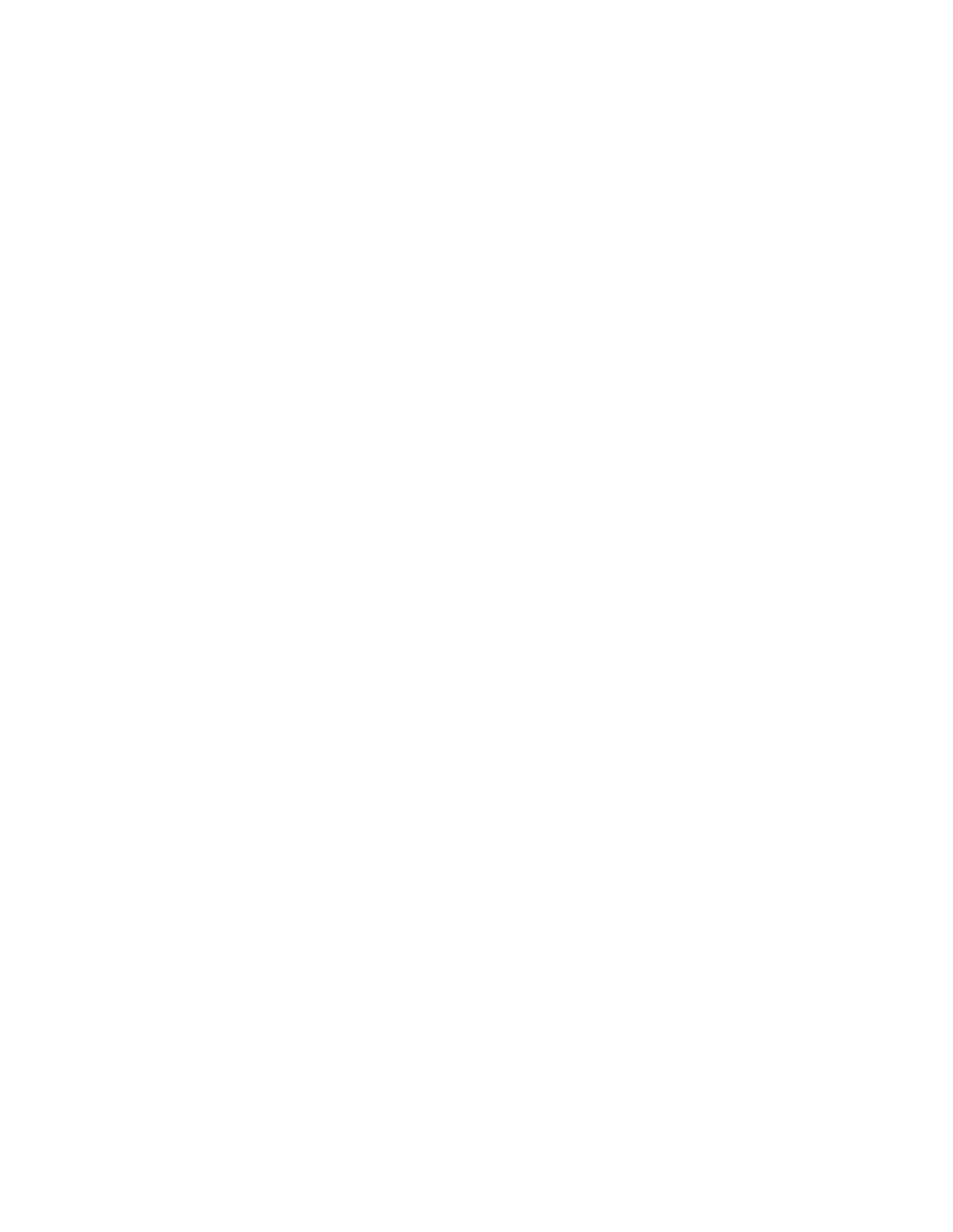**Ellen Ruth Harrison**

## **Fold Your Wings**

for SATB Chorus

2019

### **Texts by Norman Finkelstein**

from *Scribe*, published by Dos Madres Press, 2009 and from *Track*, published by Shearsman Books, 2012

**Commissioned by the University of Cincinnati College-Conservatory of Music Harmony Fund** 

The University of Cincinnati College-Conservatory of Music Harmony Fund supports artistic works that fight hate and prejudice through the performing arts. I am deeply grateful to the Harmony Fund for giving me the opportunity to make my voice heard. I have set "The Psyche Adrift" from Norman Finkelstein's collection of poems, *Scribe*, with additional lines from his poem, *Track*, both works of great depth, wisdom, and imagination.

Norman once told me that he is a Romantic modernist. I believe that this hold true for me as well, which may explain why I find his poetry so inspiring. When I read his work, I feel transported onto another plane or into another world where I find the inspiration for my music. The rhythm of his poems, their haunting imagery, and their sense of mystery and magic spark my imagination; and musical ideas flow forth from me in response.

> Duration: circa 5 minutes ellenruthharrison.com ellen.harrison@uc.edu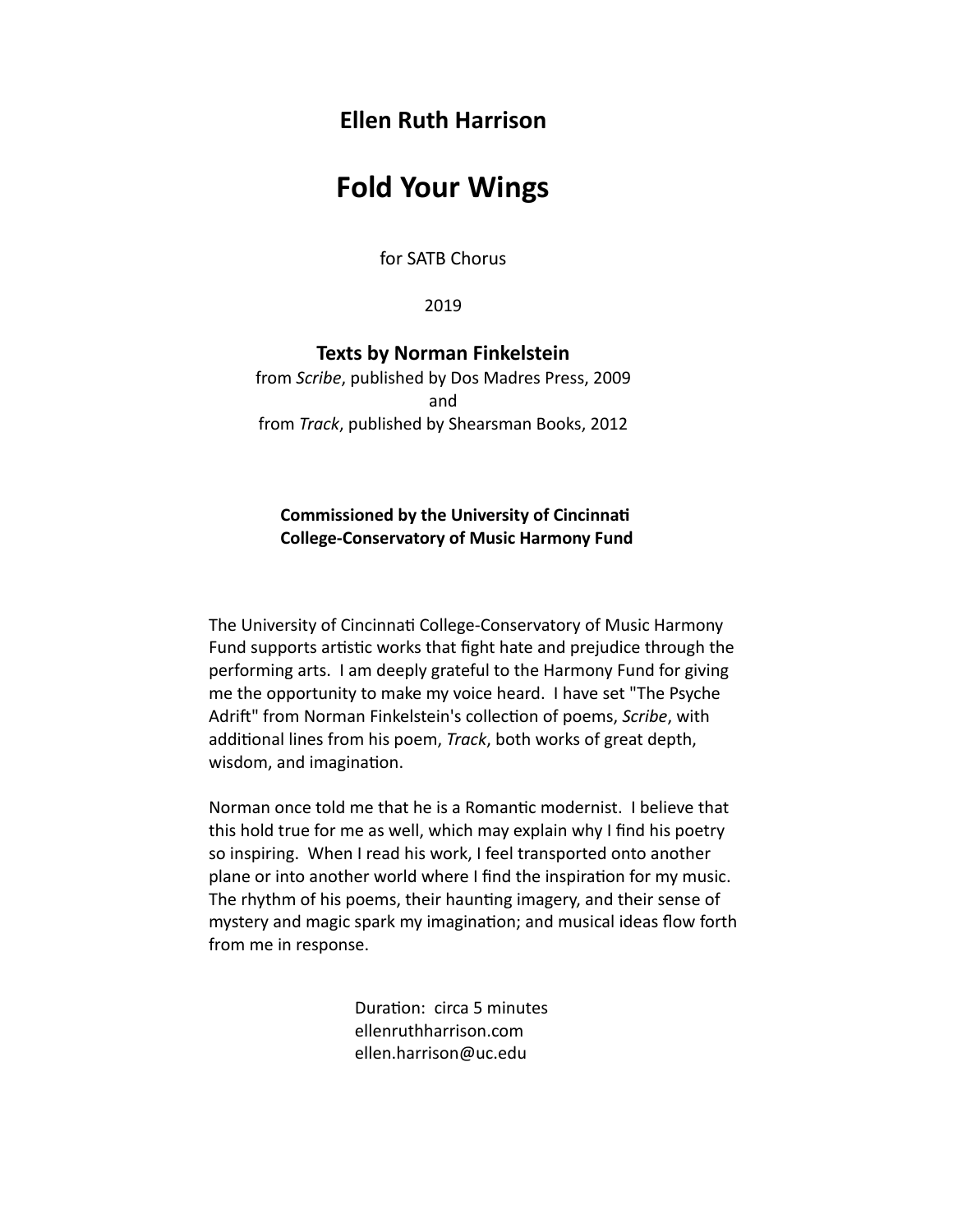#### **THE PSYCHE ADRIFT**

*thinking of Henry Weinfield's Mallarmé*

The psyche adrift in love's domain

Cries to the Master Standing apart:

Where is the heart That once was the center?

When will you enter The widening rift?

And what refrain Must I sing and sing

To lure your word From vacant space

That love might record And never erase?

Peace, came the answer, Fold your wings.

#### **ADDITIONAL TEXTS FROM** *TRACK*

For you must go alone out of starry midnight

You must go alone past the morning star

Led there by music neither the self's nor another's

Music from nowhere heard on the wind

-- Norman Finkelstein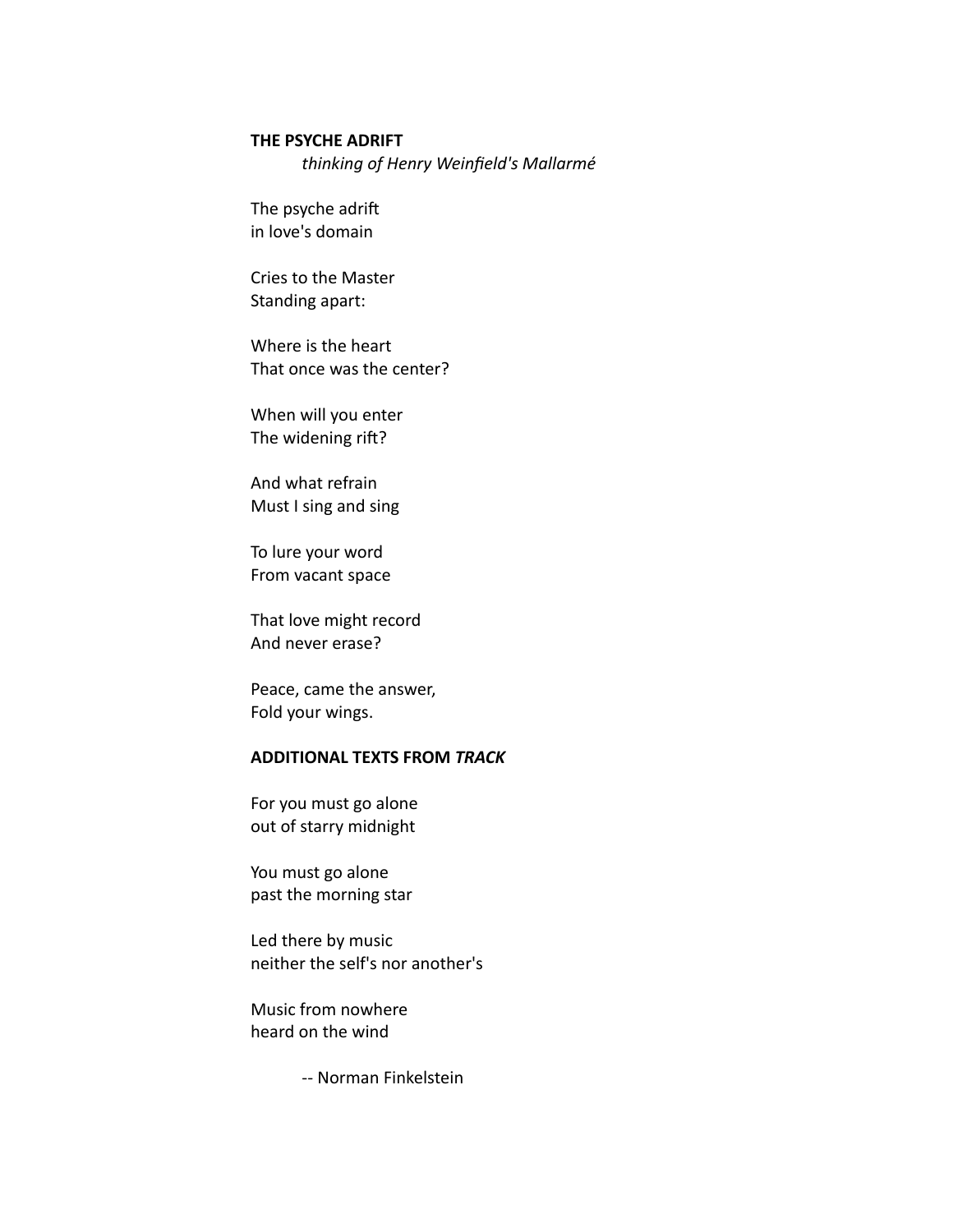



© 2019 Ellen Ruth Harrison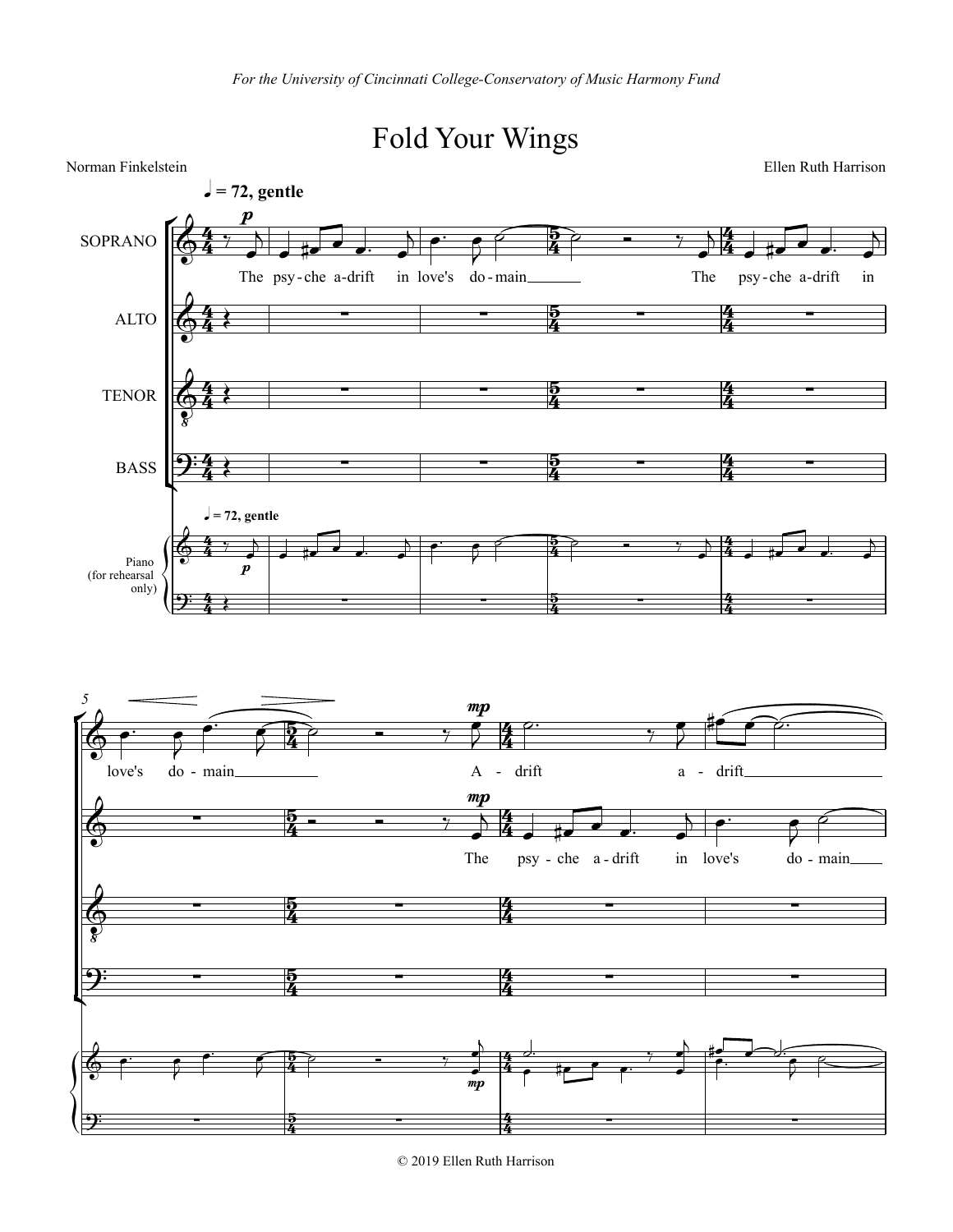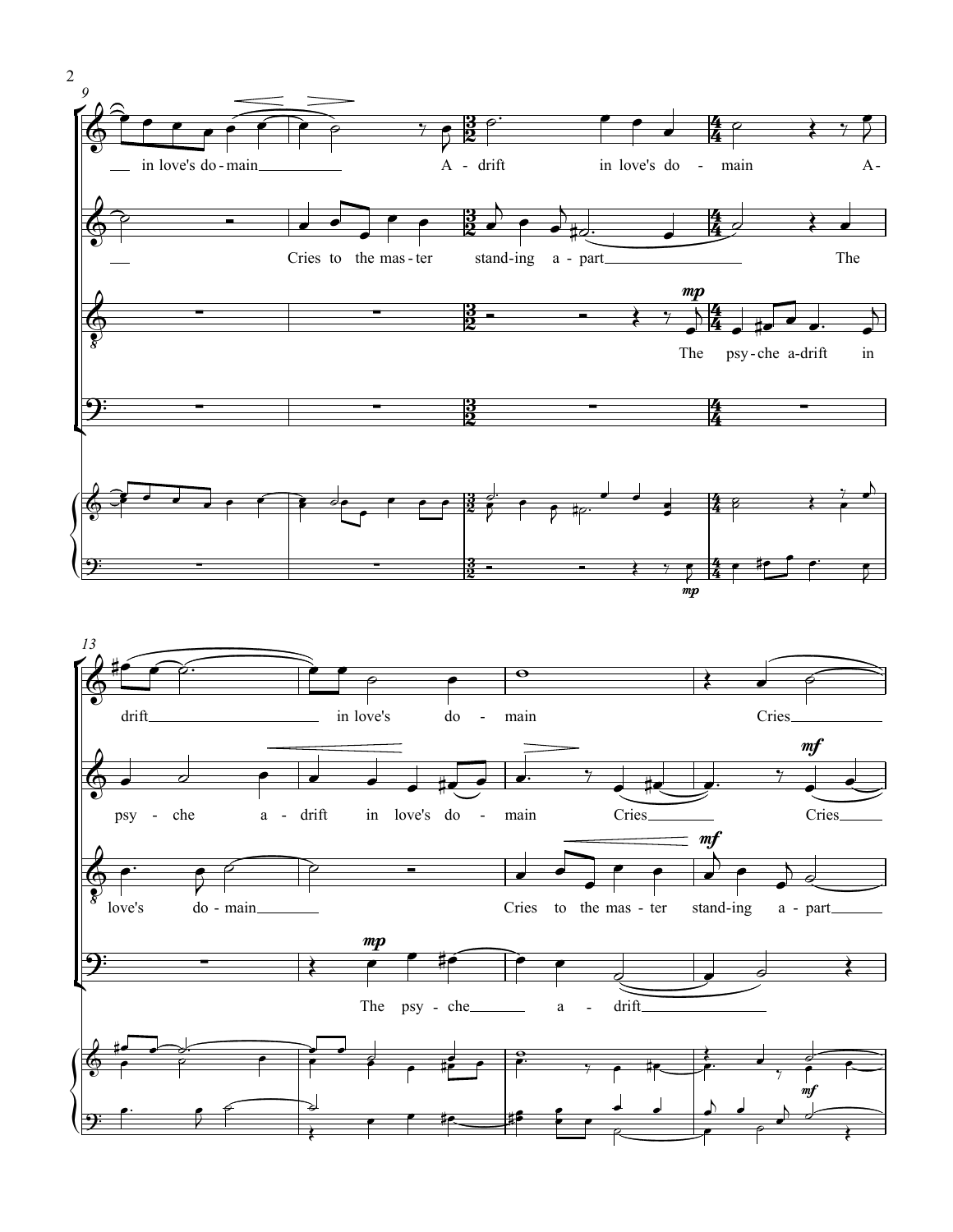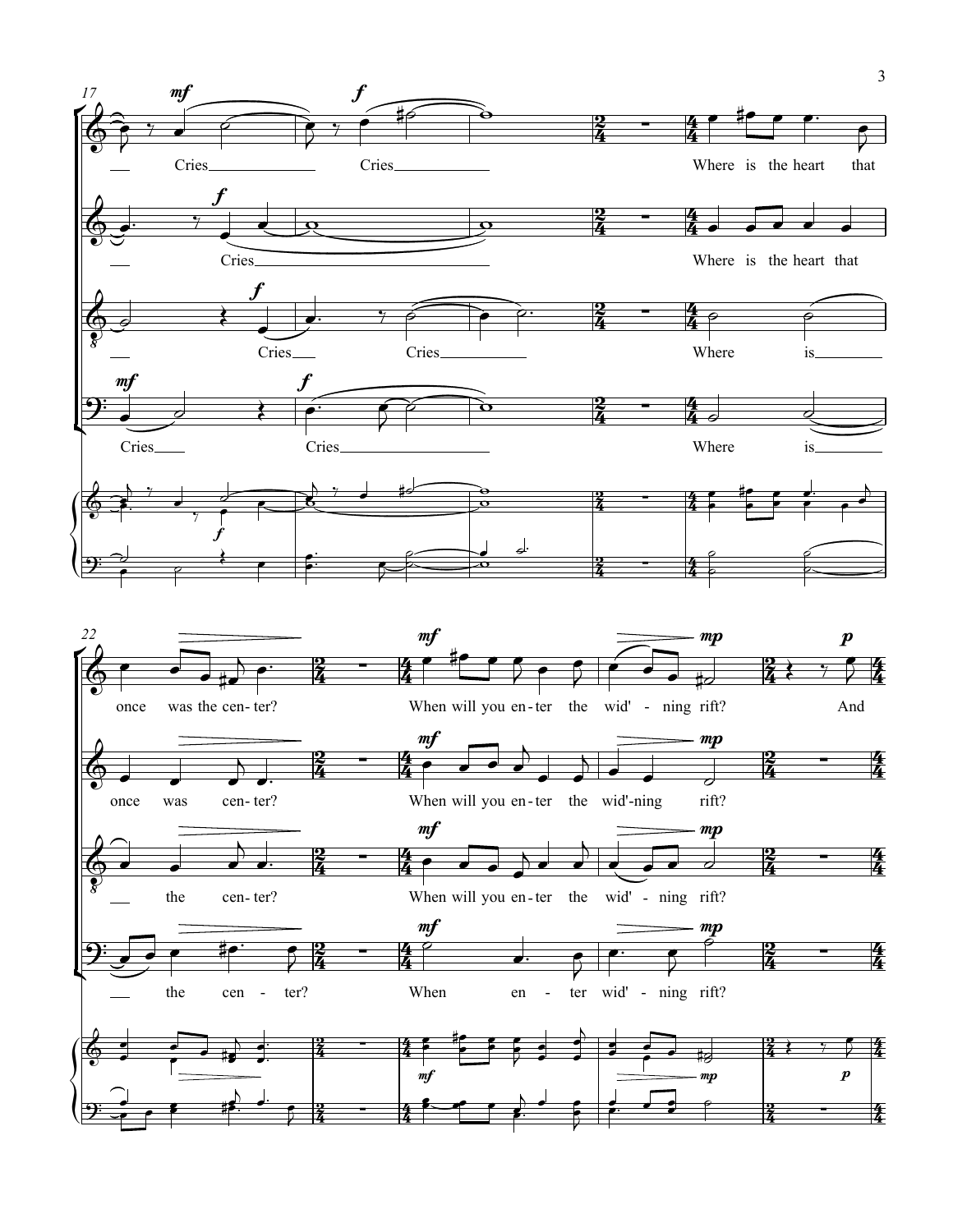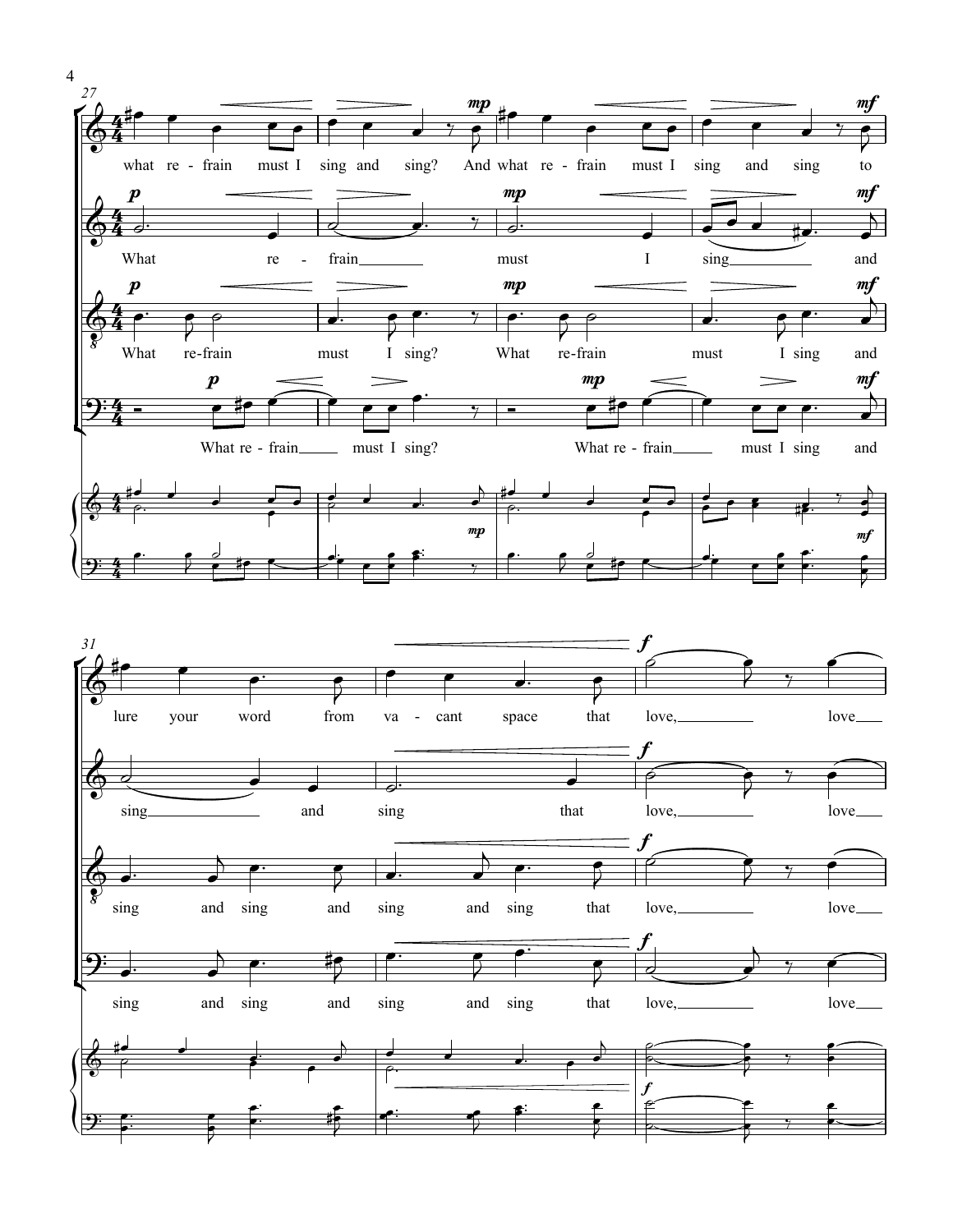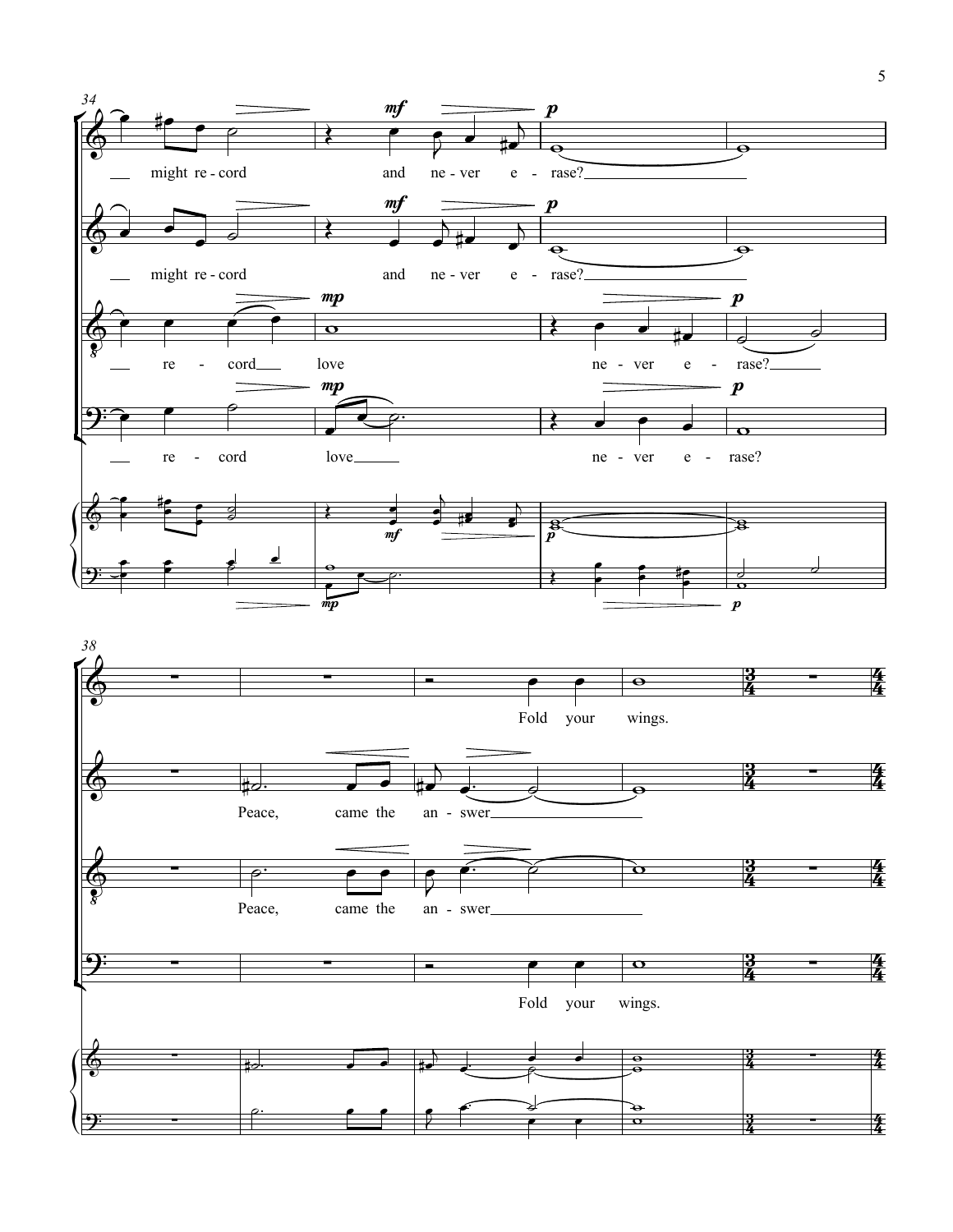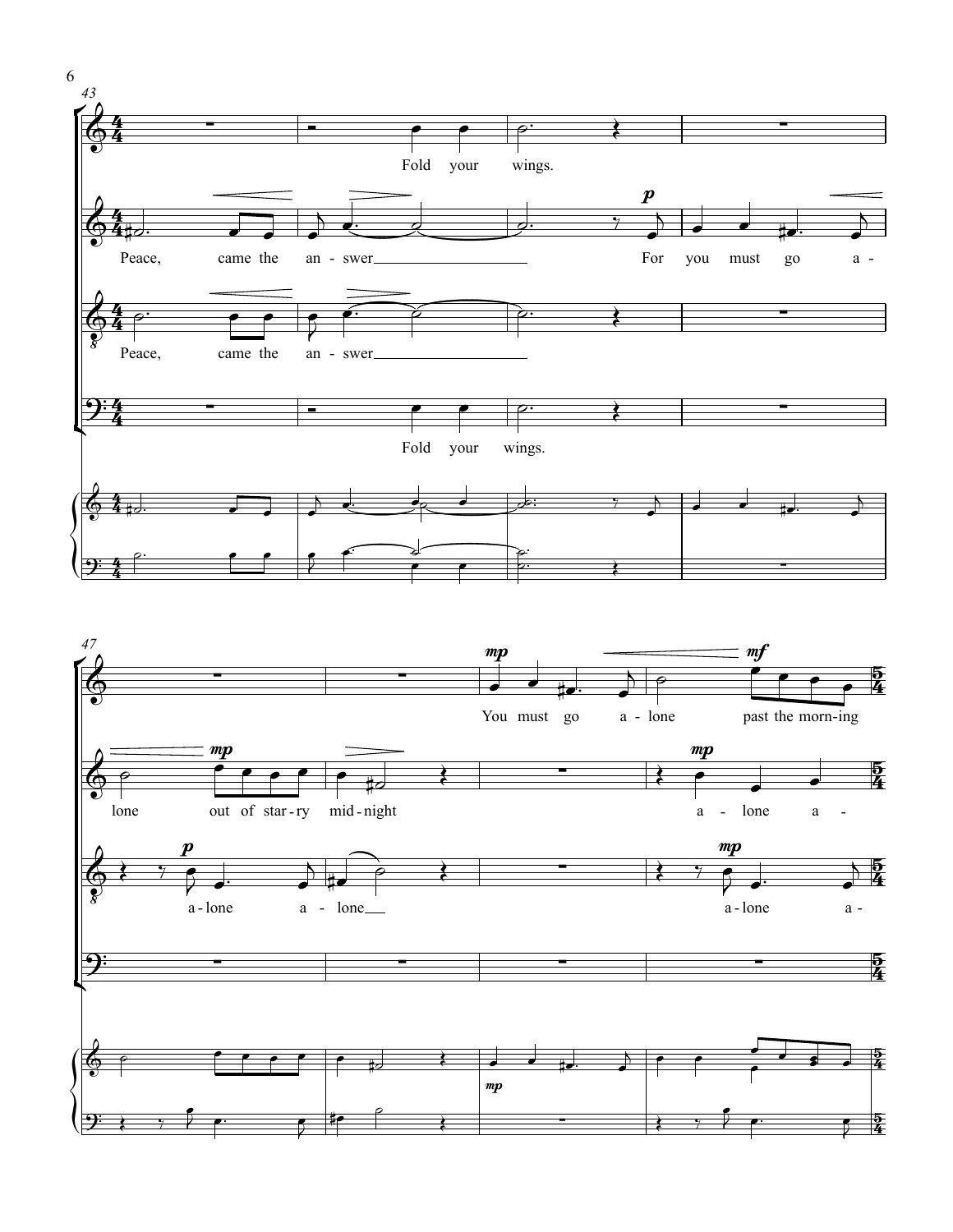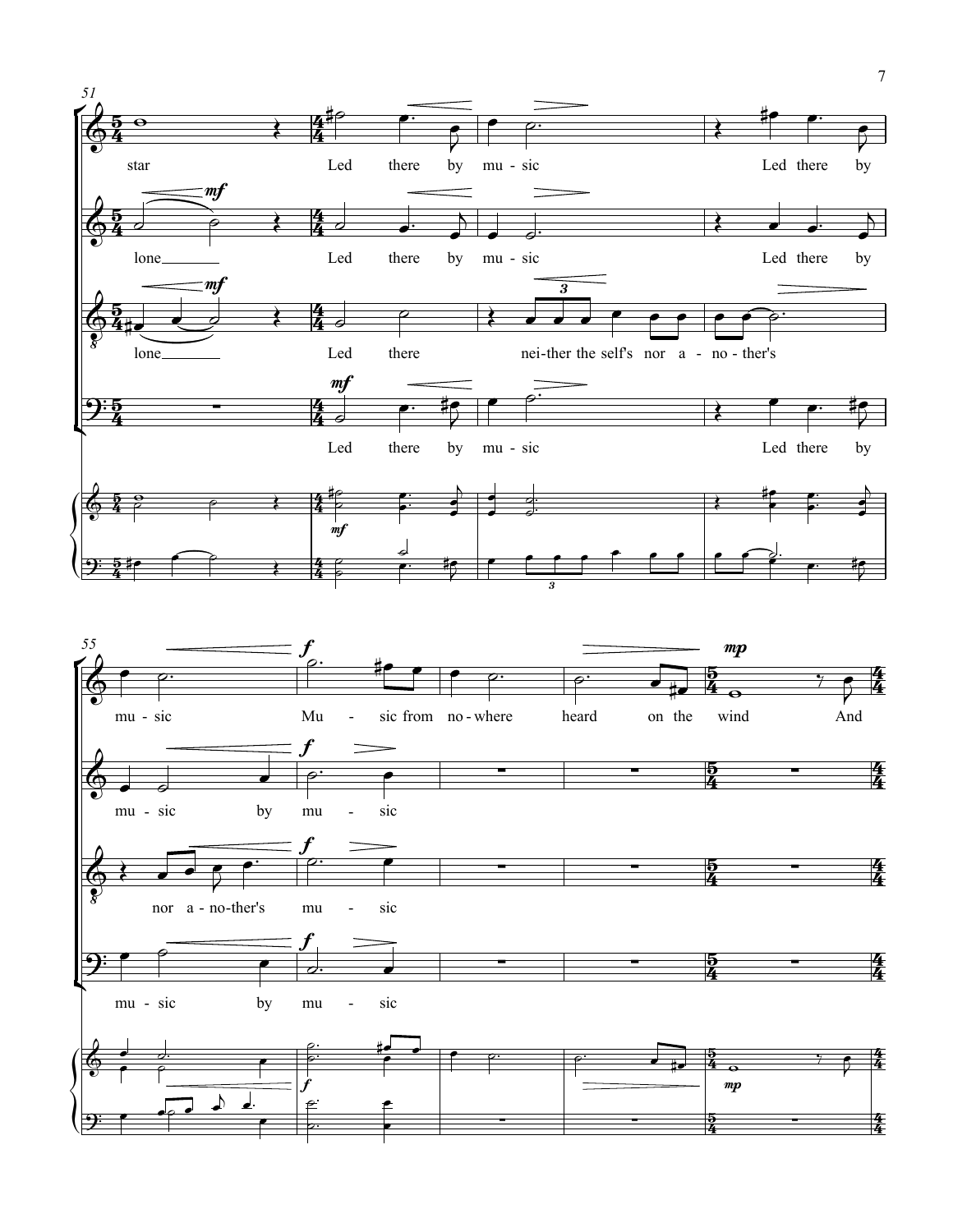